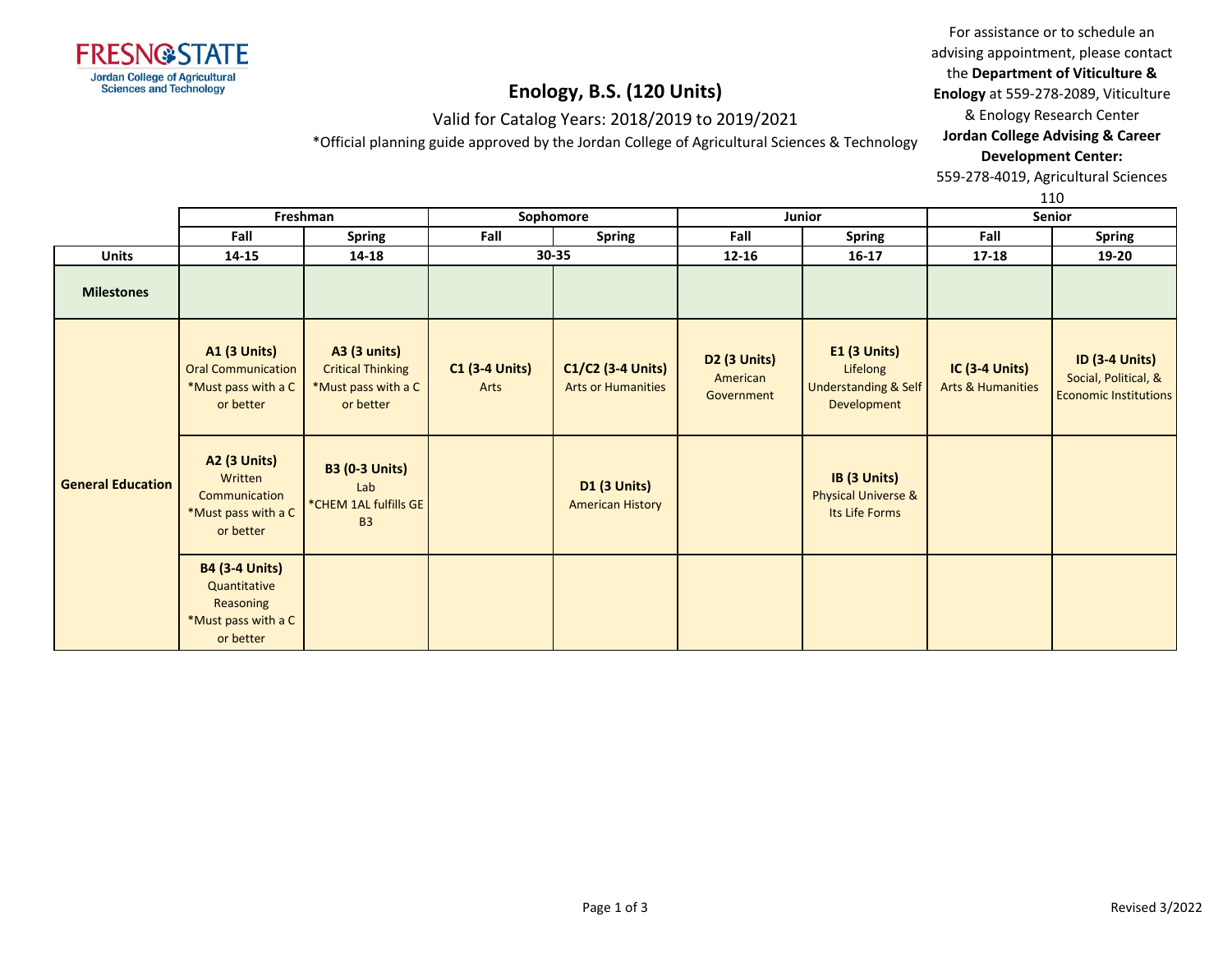

## Valid for Catalog Years: 2018/2019 to 2019/2021

\*Official planning guide approved by the Jordan College of Agricultural Sciences & Technology

For assistance or to schedule an advising appointment, please contact the **Department of Viticulture & Enology** at 559-278-2089, Viticulture

& Enology Research Center

**Jordan College Advising & Career Development Center:**

559-278-4019, Agricultural Sciences

110

|              |                             | Freshman                                                                                                                                            |                                                                                                                                                  | Sophomore                                                                                 | Junior                                                                                                                                   |                                                                                                                                                                                                                          | <b>Senior</b>                                                                                                                                                  |                                                                                                              |
|--------------|-----------------------------|-----------------------------------------------------------------------------------------------------------------------------------------------------|--------------------------------------------------------------------------------------------------------------------------------------------------|-------------------------------------------------------------------------------------------|------------------------------------------------------------------------------------------------------------------------------------------|--------------------------------------------------------------------------------------------------------------------------------------------------------------------------------------------------------------------------|----------------------------------------------------------------------------------------------------------------------------------------------------------------|--------------------------------------------------------------------------------------------------------------|
|              | Fall                        | <b>Spring</b>                                                                                                                                       | Fall                                                                                                                                             | <b>Spring</b>                                                                             | Fall                                                                                                                                     | <b>Spring</b>                                                                                                                                                                                                            | Fall                                                                                                                                                           | <b>Spring</b>                                                                                                |
| <b>Units</b> | 14-15                       | 14-18                                                                                                                                               | 30-35                                                                                                                                            |                                                                                           | $12 - 16$                                                                                                                                | $16 - 17$                                                                                                                                                                                                                | 17-18                                                                                                                                                          | 19-20                                                                                                        |
| <b>Major</b> | <b>ENOL 15</b><br>(3 Units) | <b>GE Area B1</b><br>CHEM 3A or 1A &<br>1AL<br>$(3-4$ Units)<br><b>Physical Sciences</b><br>*See course catalog<br>for prerequisite<br>requirements | <b>GE Area B2</b><br><b>BIOL 11</b><br>(3 Units)<br>Life Sciences<br>*Not open to<br>students with credit<br>in BIOL 1B                          | <b>ENOL 151</b><br>(2 Units)<br>[Pre-Req: ENOL 15,<br>135 (may be taken<br>concurrently)] | <b>CHEM 150</b><br>(3 Units)<br>[Pre-Req: CHEM<br>3B,8,0r 128A & 128B]<br>OR<br><b>CHEM 155A</b><br>(3 Units)<br>[Pre-Req: CHEM<br>128B] | <b>CHEM 102</b><br>(5 Units)<br>[Pre-Req: CHEM 1B (C<br>or better); CHEM<br>128A]<br>OR<br><b>CHEM 105</b><br>(4 Units)<br>[Pre-Req: CHEM 1A (C<br>or better), or CHEM<br>3A (B or better), or<br>instructor permission] | <b>ENOL 115</b><br>(4 Units)<br>[Pre-Req: ENOL 110<br>and CHEM 105 (may<br>be taken<br>concurrently) or<br>instructor permission;<br>Corequisite: ENOL<br>164] | <b>ENOL 105</b><br>(3 Units)<br>[Pre-Req: ENOL 45,<br>110]                                                   |
|              | <b>ENOL 45</b><br>(2 Units) | <b>GE Area D3</b><br>AGBS <sub>1</sub><br>(3 Units)<br><b>Social Science</b>                                                                        | <b>GE Area C2</b><br><b>SPAN 1B</b><br>(4 Units)<br>Humanities<br>[Pre-Req: GE A2;<br><b>SPAN 1A</b><br>recommended or<br>instructor permission] | <b>ENOL 170</b><br>(3 Units)<br>[Pre-Req: AGBS 1]                                         | <b>ENOL 173</b><br>(3 Units)<br>[Pre-Req: ENOL 45]                                                                                       | <b>ENOL 175</b><br>(3 Units)<br>[Pre-Req: ENOL 15;<br>instructor permission]                                                                                                                                             | <b>ENOL 164</b><br>(4 Units)<br>[Pre-Req: CHEM 105;<br>ENOL 110, 151, 163;<br>Corequisite: ENOL<br>114]                                                        | <b>ENOL 125</b><br>(4 Units)<br>[Pre-Req: ENOL 15,<br>110; CHEM 150]                                         |
|              |                             | <b>ENOL 140</b><br>(2 Units)<br>[Pre-Req: ENOL 15]                                                                                                  | <b>ENOL 163</b><br>(3 Units)<br>[Pre-Req: ENOL 15<br>(may be taken<br>concurrently)]                                                             |                                                                                           | <b>Major Elective</b><br>(3 Units)<br>*See footnotes                                                                                     | <b>ENOL 110</b><br>(3 Units)<br>[Pre-Req: CHEM 150]                                                                                                                                                                      | <b>ENOL 199</b><br>(3 Units)                                                                                                                                   | <b>ENOL 166</b><br>(3 Units)<br>[Pre-Req: ENOL 114;<br>ENOL 164 (must be<br>taken the previous<br>semester)] |
|              |                             | <b>Major Elective</b><br>(3 Units)<br>*See footnotes                                                                                                | <b>Major Elective</b><br>(3 Units)<br>*See footnotes                                                                                             |                                                                                           |                                                                                                                                          |                                                                                                                                                                                                                          | <b>Major Elective</b><br>(3 Units)<br>*See footnotes                                                                                                           | <b>Major Elective</b><br>(3 Units)<br>*See footnotes                                                         |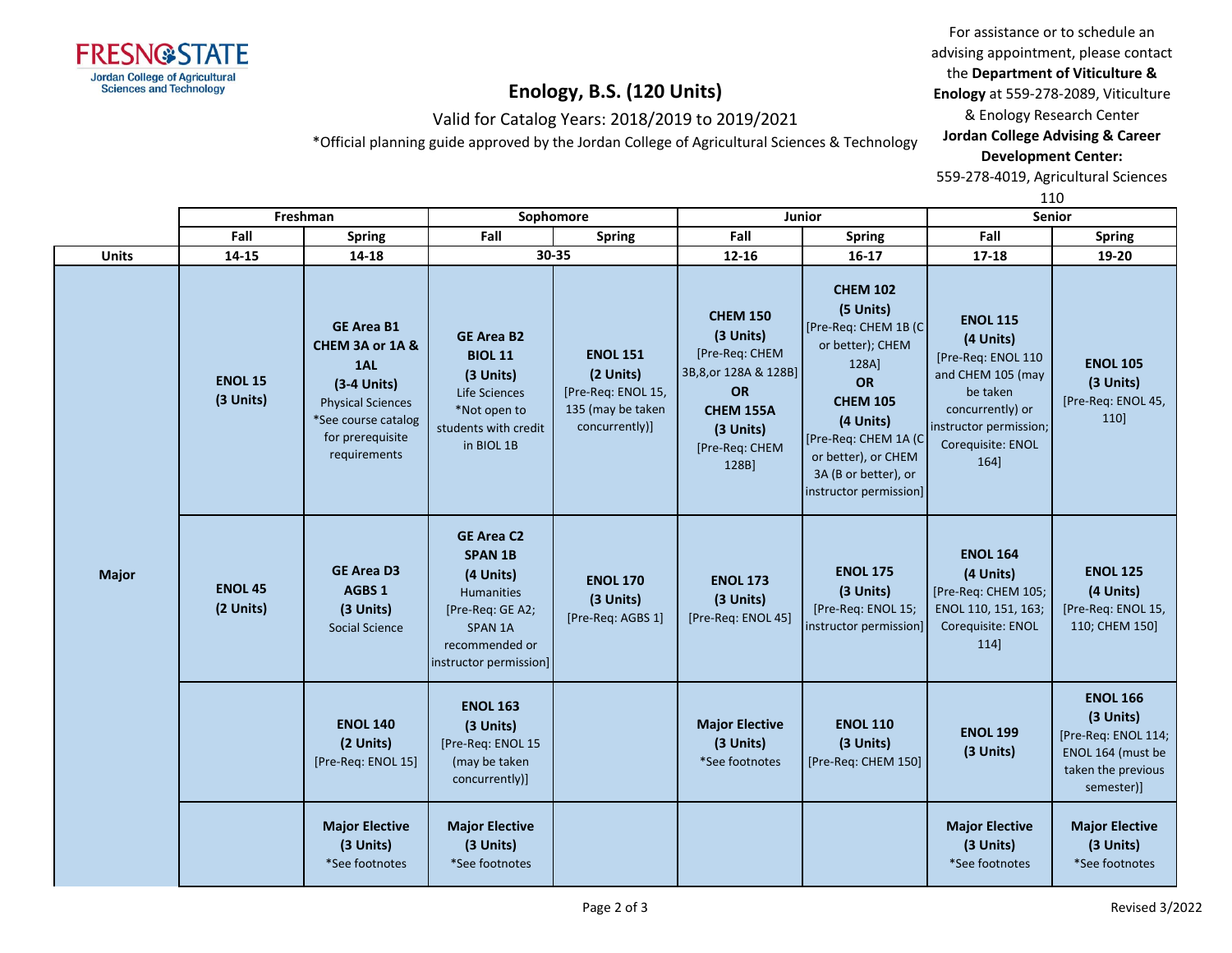

# Valid for Catalog Years: 2018/2019 to 2019/2021

\*Official planning guide approved by the Jordan College of Agricultural Sciences & Technology

For assistance or to schedule an advising appointment, please contact the **Department of Viticulture & Enology** at 559-278-2089, Viticulture & Enology Research Center **Jordan College Advising & Career** 

#### **Development Center:**

559-278-4019, Agricultural Sciences

110

|                                                               |       | ᆠᆂᇦ           |                                                                                                                                          |               |                                                                                                                         |               |         |                                                 |
|---------------------------------------------------------------|-------|---------------|------------------------------------------------------------------------------------------------------------------------------------------|---------------|-------------------------------------------------------------------------------------------------------------------------|---------------|---------|-------------------------------------------------|
|                                                               |       | Freshman      | Sophomore                                                                                                                                |               |                                                                                                                         | Junior        |         | Senior                                          |
|                                                               | Fall  | <b>Spring</b> | Fall                                                                                                                                     | <b>Spring</b> |                                                                                                                         | <b>Spring</b> | Fall    | <b>Spring</b>                                   |
| <b>Units</b>                                                  | 14-15 | 14-18         |                                                                                                                                          | 30-35         |                                                                                                                         | $16 - 17$     | $17-18$ | 19-20                                           |
| <b>Major</b>                                                  |       |               | CHEM 8 (3 Units)<br>[Pre-Req: CHEM 1B or 3A]<br>OR<br>CHEM 128A & 128B (6 Units)<br>*See course catalog for prerequisite<br>requirements |               |                                                                                                                         |               |         |                                                 |
| <b>Additional</b><br><b>Graduation</b><br><b>Requirements</b> |       |               |                                                                                                                                          |               | <b>UDWS (0-4 Units)</b><br>*Upper Division<br><b>Writing Exam</b><br>OR "W" Course (must<br>pass with a C or<br>better) |               |         | MI (3 Units)<br>Multicultural/<br>International |

#### **FOOTNOTES:**

**Prerequisites/Corequisites:** Other restrictions may apply. Please see your course catalog for detailed prerequisite/corequisite requirements.

Grade Requirements: CR/NC grading is not permitted for courses included in the major. All courses listed under the major and additional requirements require a grade of C or better.

Upper Division Writing Skills requirement (UDWS): All undergraduate students must demonstrate competency in writing skills by passing the Upper Division Writing Exam (UDWE) or by obtaining a C or better in an approved upper division writing course, identified by the letter "W."

**Major Electives:** Select 18 units in consultation with faculty adviser from the following courses: CHEM 3A or CHEM 1A,1AL, 1B, and 1BL; BIOL 161; ENOL 190, 194, 199; SPAN 1A; SW 100, 100L; VIT 101, 102, 106, 165

Substitutions: If substitutions/exceptions/waivers are made for any major courses that also meet GE and/or the Multicultural/International graduation requirement, the student is responsible for completing additional courses to satisfy the respective areas (GE and/or MI). This also includes the upperdivision writing requirement.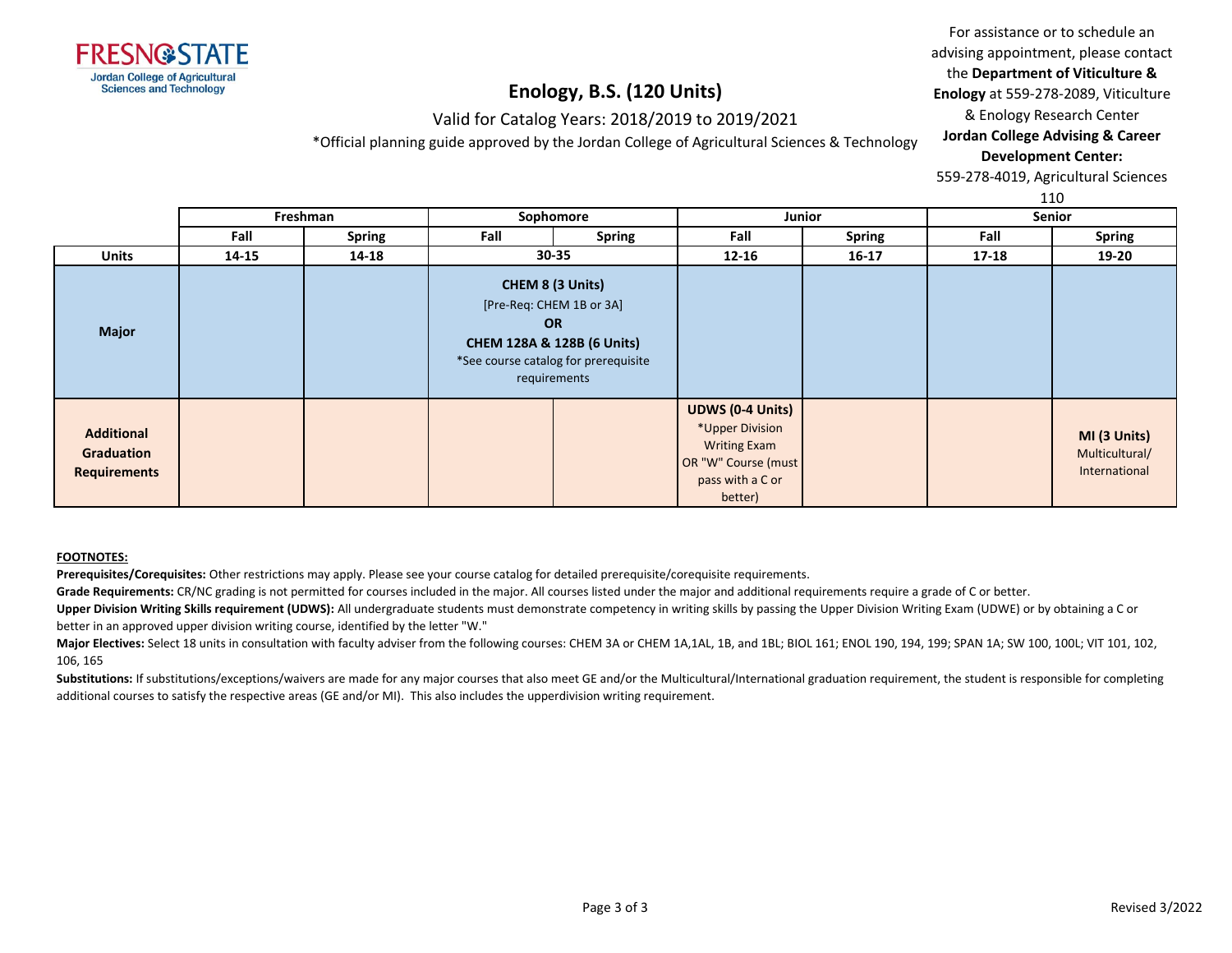

## Valid for Catalog Years: 2016/2017 to 2017/2018

\*Official planning guide approved by the Jordan College of Agricultural Sciences & Technology

For assistance or to schedule an advising appointment, please contact the

### **Department of Viticulture & Enology** at

559-278-2089, Viticulture & Enology Research Center

#### **Jordan College Advising & Career**

**Development Center:**

559-278-4019, Agricultural Sciences 110

|                             | Freshman                                                                               |                                                                                     | Sophomore                     |                                                        | Junior                                                                 |                                                                  | Senior                                          |                                                                               |  |
|-----------------------------|----------------------------------------------------------------------------------------|-------------------------------------------------------------------------------------|-------------------------------|--------------------------------------------------------|------------------------------------------------------------------------|------------------------------------------------------------------|-------------------------------------------------|-------------------------------------------------------------------------------|--|
|                             | Fall                                                                                   | <b>Spring</b>                                                                       | Fall                          | <b>Spring</b>                                          | Fall                                                                   | <b>Spring</b>                                                    | Fall                                            | <b>Spring</b>                                                                 |  |
| <b>Units</b>                | 14-15                                                                                  | 14-18                                                                               | 30-35                         |                                                        | $12 - 16$                                                              | $16 - 17$                                                        | $17 - 18$                                       | $19 - 20$                                                                     |  |
|                             | <b>A1 (3 Units)</b><br><b>Oral Communication</b><br>*Must pass with a C<br>or better   | <b>A3 (3 units)</b><br><b>Critical Thinking</b><br>*Must pass with a C or<br>better | <b>C1 (3-4 Units)</b><br>Arts | $C1/C2$ (3-4<br>Units)<br>Arts or<br><b>Humanities</b> | D <sub>2</sub> (3 Units)<br>American Government   Understanding & Self | <b>E1 (3 Units)</b><br>Lifelong<br>Development                   | $IC(3-4 Units)$<br><b>Arts &amp; Humanities</b> | <b>ID (3-4 Units)</b><br>Social, Political, &<br><b>Economic Institutions</b> |  |
| General<br><b>Education</b> | <b>A2 (3 Units)</b><br>Written<br>Communication<br>*Must pass with a C<br>or better    | <b>B3 (0-3 Units)</b><br>Lab<br>*CHEM 1AL fulfills GE<br><b>B3</b>                  |                               | <b>D1 (3 Units)</b><br>American<br>History             |                                                                        | IB (3 Units)<br><b>Physical Universe &amp;</b><br>Its Life Forms |                                                 | MI (3 Units)<br>Multicultural/Internation<br>al                               |  |
|                             | <b>B4 (3-4 Units)</b><br>Quantitative<br>Reasoning<br>*Must pass with a C<br>or better |                                                                                     |                               |                                                        |                                                                        |                                                                  |                                                 |                                                                               |  |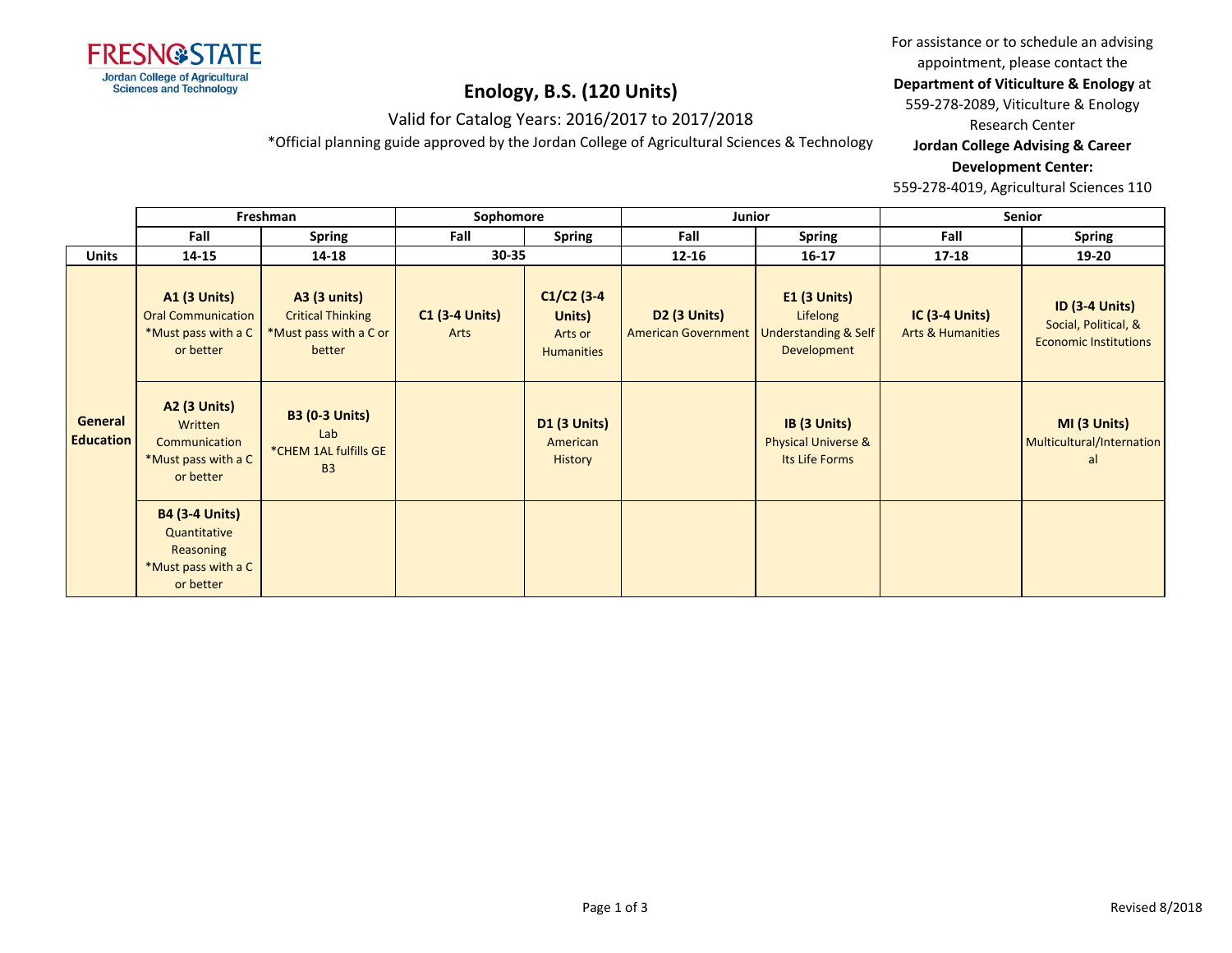

## Valid for Catalog Years: 2016/2017 to 2017/2018

\*Official planning guide approved by the Jordan College of Agricultural Sciences & Technology

For assistance or to schedule an advising appointment, please contact the

### **Department of Viticulture & Enology** at

559-278-2089, Viticulture & Enology

Research Center

### **Jordan College Advising & Career**

**Development Center:**

559-278-4019, Agricultural Sciences 110

|              | Freshman          |                                                                                                                                                | Sophomore                                                                                                                                       |                                                                                              | <b>Junior</b>                                                                                                                                          |                                                                                                                                                                                            | <b>Senior</b>                                                                                                                                         |                                                                                                        |
|--------------|-------------------|------------------------------------------------------------------------------------------------------------------------------------------------|-------------------------------------------------------------------------------------------------------------------------------------------------|----------------------------------------------------------------------------------------------|--------------------------------------------------------------------------------------------------------------------------------------------------------|--------------------------------------------------------------------------------------------------------------------------------------------------------------------------------------------|-------------------------------------------------------------------------------------------------------------------------------------------------------|--------------------------------------------------------------------------------------------------------|
|              | Fall              | <b>Spring</b>                                                                                                                                  | Fall                                                                                                                                            | <b>Spring</b>                                                                                | Fall                                                                                                                                                   | <b>Spring</b>                                                                                                                                                                              | Fall                                                                                                                                                  | <b>Spring</b>                                                                                          |
| <b>Units</b> | 14-15             | 14-18                                                                                                                                          | 30-35                                                                                                                                           |                                                                                              | $12 - 16$                                                                                                                                              | $16 - 17$                                                                                                                                                                                  | $17 - 18$                                                                                                                                             | 19-20                                                                                                  |
|              | ENOL 15 (3 Units) | <b>GE Area B1</b><br>CHEM 3A or 1A &<br>1AL (3-4 Units)<br><b>Physical Sciences</b><br>*See course catalog for<br>prerequisite<br>requirements | <b>GE Area B2</b><br><b>BIOL 11 (3 Units)</b><br>Life Sciences<br>*Not open to students<br>with credit in BIOL 1B                               | <b>ENOL 151</b><br>(2 Units)<br>[Pre-Req: ENOL<br>15, 135 (may be<br>taken<br>concurrently)] | <b>CHEM 150 (3 Units)</b><br>[Pre-Req: CHEM 3B,8,or<br>128A & 128B]<br><b>OR</b><br>CHEM 155A (3 Units)   [Pre-Req: CHEM 1A (C<br>[Pre-Req: CHEM 128B] | <b>CHEM 102 (5 Units)</b><br>[Pre-Req: CHEM 1B (C<br>or better); CHEM<br>128A]<br><b>OR</b><br>CHEM 105 (4 Units)<br>or better), or CHEM<br>3A (B or better), or<br>instructor permission] | <b>ENOL 115 (4 Units)</b><br>[Pre-Req: ENOL 110 and<br>CHEM 105 (may be taken<br>concurrently) or<br>instructor permission;<br>Corequisite: ENOL 164] | <b>ENOL 105 (3 Units)</b><br>[Pre-Req: ENOL 45, 110]                                                   |
|              | ENOL 45 (2 Units) | <b>GE Area D3</b><br>AGBS 1 (3 Units)<br><b>Social Science</b>                                                                                 | <b>GE Area C2</b><br>SPAN 1B (4 Units)<br>Humanities<br>[Pre-Req: GE A2; SPAN]<br>1A recommended or<br>instructor permission]                   | <b>ENOL 170</b><br>(3 Units)<br>[Pre-Req: AGBS<br>1]                                         | <b>ENOL 173 (3 Units)</b><br>[Pre-Req: ENOL 45]                                                                                                        | <b>ENOL 175 (3 Units)</b><br>[Pre-Req: ENOL 15;<br>instructor permission]                                                                                                                  | <b>ENOL 164 (4 Units)</b><br>[Pre-Req: CHEM 105;<br>ENOL 110, 151, 163;<br>Corequisite: ENOL 114]                                                     | <b>ENOL 125 (4 Units)</b><br>[Pre-Req: ENOL 15, 110;<br><b>CHEM 1501</b>                               |
| <b>Major</b> |                   | <b>ENOL 140 (2 Units)</b><br>[Pre-Req: ENOL 15]                                                                                                | <b>ENOL 163 (3 Units)</b><br>[Pre-Req: ENOL 15<br>(may be taken<br>concurrently)]                                                               |                                                                                              | <b>Major Elective</b><br>(3 Units)<br>*See footnotes                                                                                                   | <b>ENOL 110 (3 Units)</b><br>[Pre-Req: CHEM 150]                                                                                                                                           | <b>ENOL 199 (3 Units)</b>                                                                                                                             | <b>ENOL 166 (3 Units)</b><br>[Pre-Req: ENOL 114;<br>ENOL 164 (must be taken<br>the previous semester)] |
|              |                   | <b>Major Elective</b><br>(3 Units)<br>*See footnotes                                                                                           | <b>Major Elective</b><br>(3 Units)<br>*See footnotes                                                                                            |                                                                                              |                                                                                                                                                        |                                                                                                                                                                                            | <b>Major Elective</b><br>(3 Units)<br>*See footnotes                                                                                                  | <b>Major Elective</b><br>(3 Units)<br>*See footnotes                                                   |
|              |                   |                                                                                                                                                | CHEM 8 (3 Units)<br>[Pre-Req: CHEM 1B or 3A]<br><b>OR</b><br>CHEM 128A & 128B (6 Units)<br>*See course catalog for prerequisite<br>requirements |                                                                                              |                                                                                                                                                        |                                                                                                                                                                                            |                                                                                                                                                       |                                                                                                        |